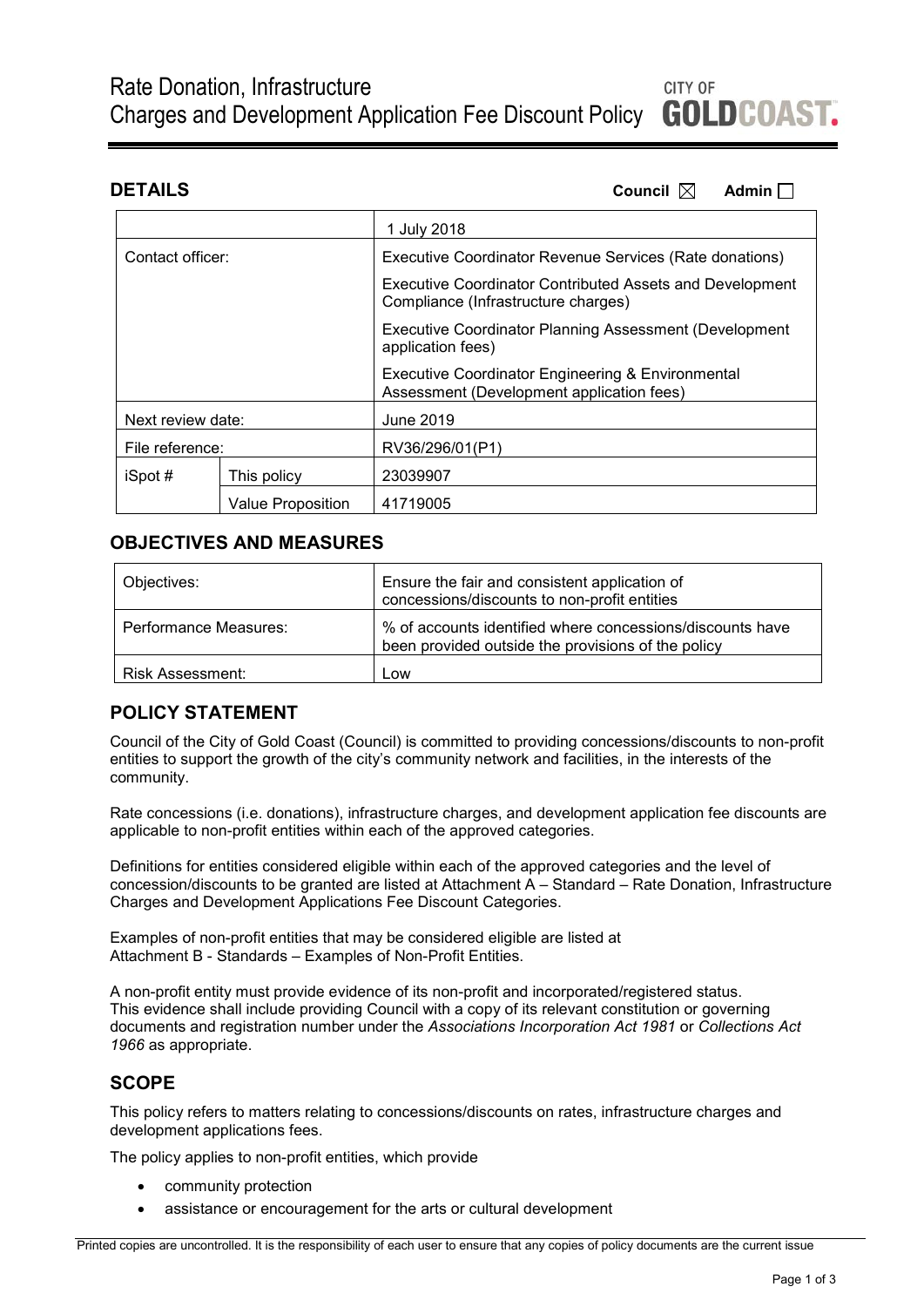- educational, training or information services
- health or community services, including facilities for aged persons and persons with disabilities
- sporting and recreational activities
- religious services, including places of public worship and associated facilities
- charitable services such as relief of poverty or sickness or the needs of the aged
- for the advancement of social and community welfare, including without limitation, the care, support and protection of children and young people, including the provision of child care services

See attachment B.

Activities not eligible for concessions/discounts on rates, infrastructure charges and development application fees:

o Development (including land subdivision or building) undertaken for sale or commercial purposes, even if it is being undertaken by an eligible non-profit entity.

# **DEFINITIONS**

**Non-profit entity -** An entity is taken to be non-profit only if:

- (a) it is not carried on for the profit or gain of particular persons; and
- (b) it is prevented, either by its constituent documents or by operation of law, from distributing its assets for the benefit of particular persons either while it is operating or upon winding up.

**Council –** Council of the City of Gold Coast

# **RELATED POLICIES AND DELEGATIONS**

Revenue Policy Delegations DE01918, DE01919

# **LEGISLATION**

*Economic Development Act 2012 Local Government Act 2009 Sustainable Planning Act 2009 Local Government Regulation 2012 section 120(1) (b)*

# **SUPPORTING DOCUMENTS**

Adopted Rating Resolutions for the Financial Year Register of Fees and Charges

Attachment A – Standards - Rate Donation, Infrastructure Charges and Development Application Fee Discount Categories

Attachment B – Standards – Examples of Non-Profit Entities

### **RESPONSIBILITIES**

| Sponsor      | Director Organisational Services       |
|--------------|----------------------------------------|
| <b>Owner</b> | Executive Coordinator Revenue Services |

Printed copies are uncontrolled. It is the responsibility of each user to ensure that any copies of policy documents are the current issue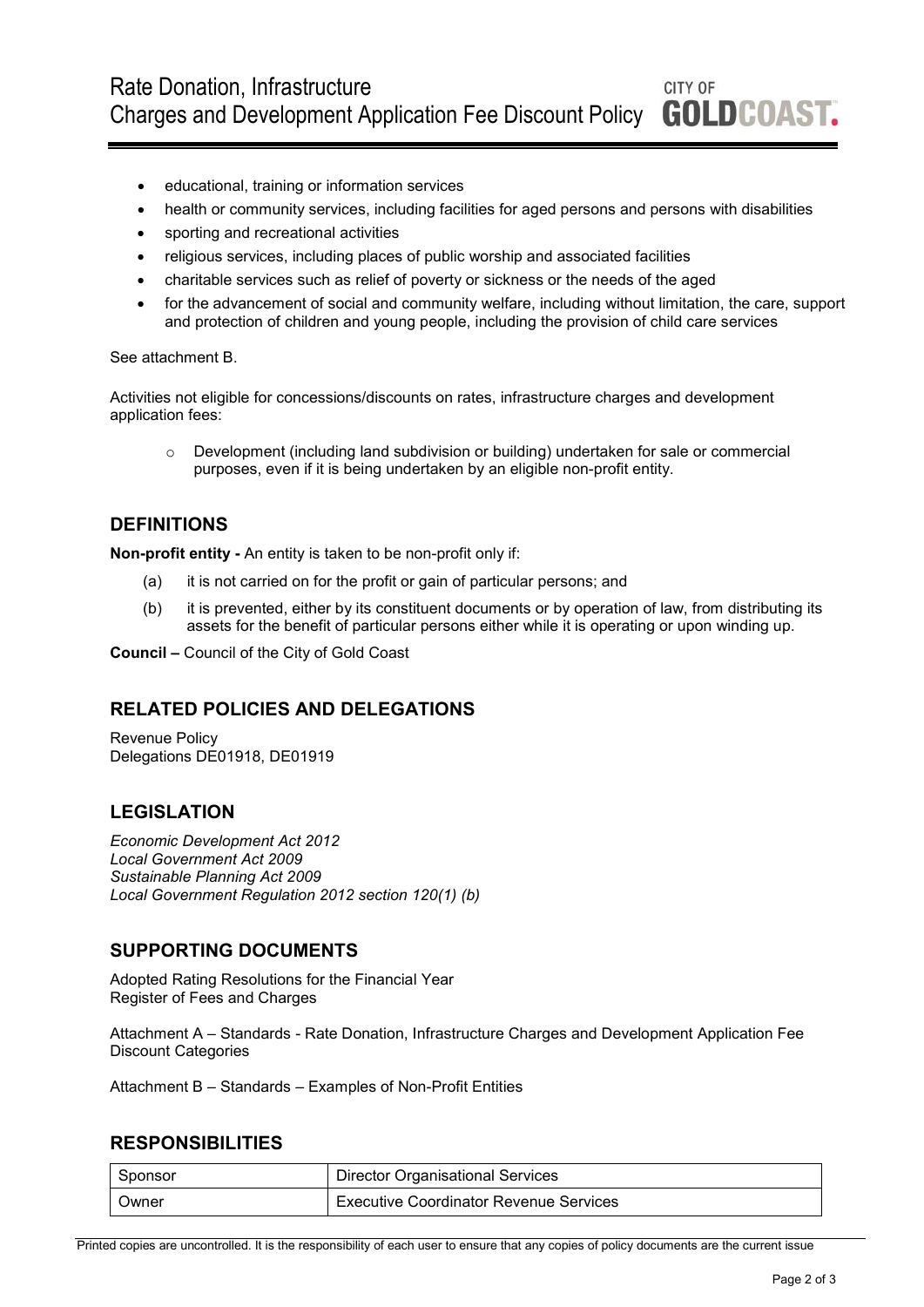# **VERSION CONTROL**

| <b>Document</b> | <b>Date</b> | <b>Approved</b>              | <b>Amendment</b>          |
|-----------------|-------------|------------------------------|---------------------------|
| 23039917 v19    | 21.05.19    | G18.0621.007 (#73506685)     | 2018-19                   |
| 23039917 v18    | 19.06.17    | G17.0619.001 (#63314058)     | 2017-18                   |
| 23039917 v17    | 26.06.16    | G16.0624.002                 | 2016-17                   |
| 23039907 v16    | 17.11.15    | Approved COO (#52151897)     | Minor amendment           |
| 23039907 v15    | 19.06.15    | G15.0619.002 (#52009503)     | 2015-2016                 |
| 23039907 v14    | 040.6.14    | GA14.0306.006 / G14.0528.027 | 2014-2015                 |
| 23039907 v13    | 04.10.13    | B13.0621.001                 | 2013-2014 amendment       |
| 23039907 v12    | 04.10.13    | GB12.0622.002 / B12.0622.029 | 2012-2013                 |
| 23039907 v11    | 02.03.12    | GB11.0624.004                | 2011-2012                 |
| 23039907 v10    | 03.08.11    | G10.0621.002                 | 2010-2011                 |
| 23039907 v9     |             |                              | Minor amendment           |
| 23039907 v8     |             |                              | 2009-2010 minor amendment |
| 23039907 v7     |             |                              | 2008-2009                 |
| 23039907 v6     |             |                              | 2007-2008                 |
| 23039907 v5     |             |                              | 2006-2007                 |
| 23039907 v4     |             |                              | 2005-2006                 |
| 23039907 v3     |             |                              | 2004-2005                 |
| 23039907 v2     |             |                              | 2003-2004                 |
| 23039907 v1     |             |                              | 2002-2003                 |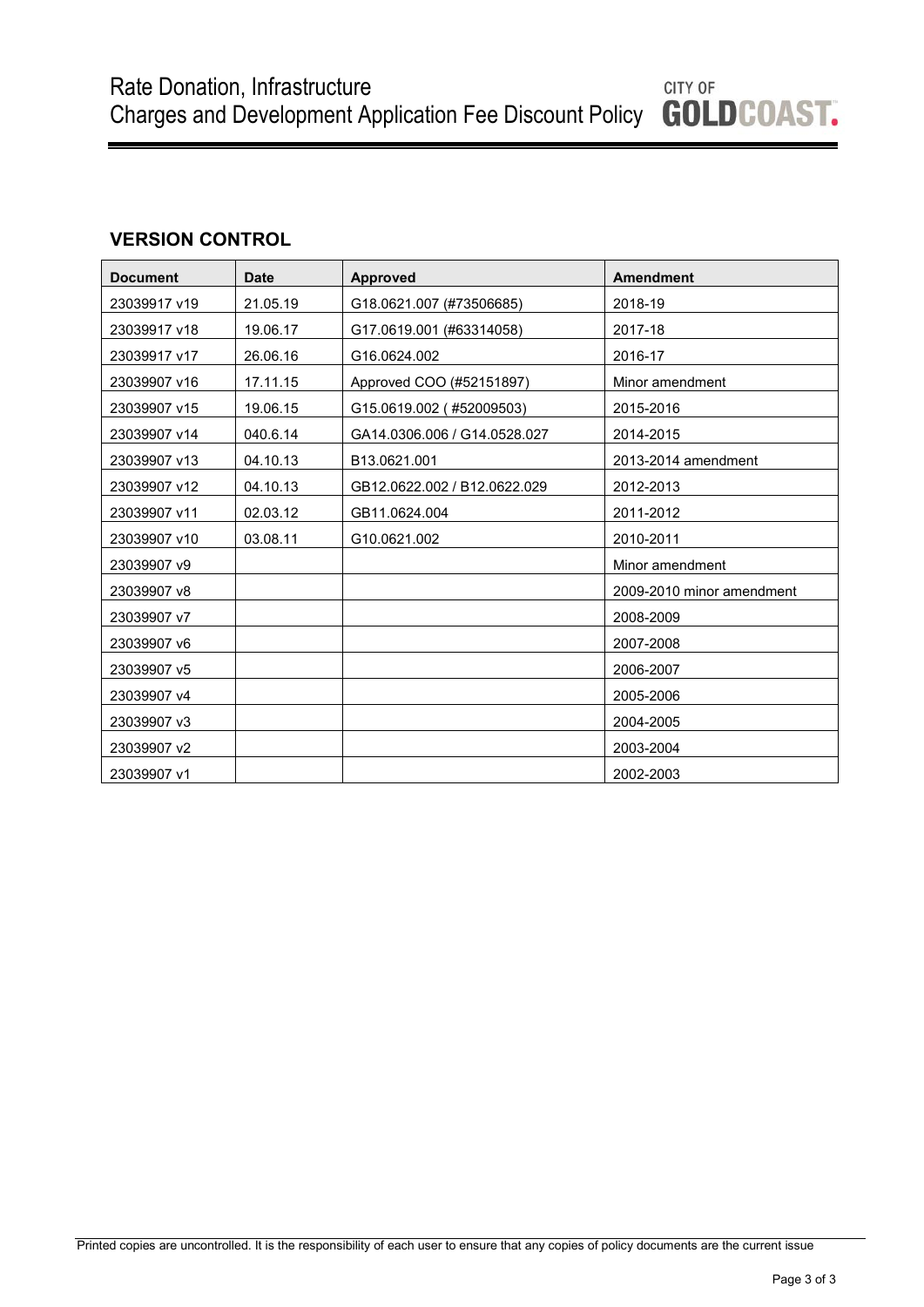Attachment A - Standard - Rate Donation, Infrastructure Charges CITY OF **GOLDCOAST.** and Development Application Fee Discount Categories

# *Category 1:*

Definitions for organisations considered eligible under this category:

- People of Aboriginal and Torres Strait Islander descent non-profit entities that operate for the public benefit to advance the condition and welfare of people of Aboriginal and Torres Strait Islander descent;
- Poverty non-profit entities that operate for the public benefit to prevent and relieve poverty;
- Cultural non-profit entities that operate for the public benefit to advance or encourage, or educate the public in the arts or cultural development;
- Health non-profit entities that operate for the public benefit to advance health;
- People with a disability- non-profit entities that operate for the public benefit to provide advocacy or support and assist people with a disability;
- Sporting and recreational non-profit entities that operate for the public benefit to promote sporting and recreational activities, health and well-being;
- Animals non-profit entities that operate for the public benefit to protect, care for, preserve, or study animals, or improve the community's moral feeling towards them;
- Environment non-profit entities that operate for the public benefit to protect, preserve, care for, and educate the community about the environment;
- Industry, commerce, agriculture non-profit entities that operate for the public benefit to advance industry, commerce or agriculture;
- Veterans non-profit entities that operate for the public benefit to provide welfare services to veterans and/or families of deceased veterans.

Rate donations applicable under this category:

- 90% donation of the annual general rate;
- 100% donation of the annual water access charge;
- 100% donation of the annual sewerage access charge;
- 50% donation of the annual waste management utility charge;
- 100% donation of the annual open space maintenance and enhancement separate charge;
- 100% donation of the annual recreational space separate charge;
- 100% donation of the annual city transport improvement separate charge;
- 100% donation of the annual volunteer fire brigade separate charge;
- 100% donation of the annual koala habitat acquisition and enhancement separate charge
- 100% donation of the annual special rates to fund local centre improvement programs and approved local management and promotion organisations or the like.

Infrastructure Charges and Development Application Fee discounts applicable under this category:

- 50% discount, with any discount on infrastructure charges being capped at a maximum of \$50,000 per non-profit entity, per development, per financial year;
- No discount applicable to water supply and sewerage infrastructure charges.

Printed copies are uncontrolled. It is the responsibility of each user to ensure that any copies of policy documents are the current issue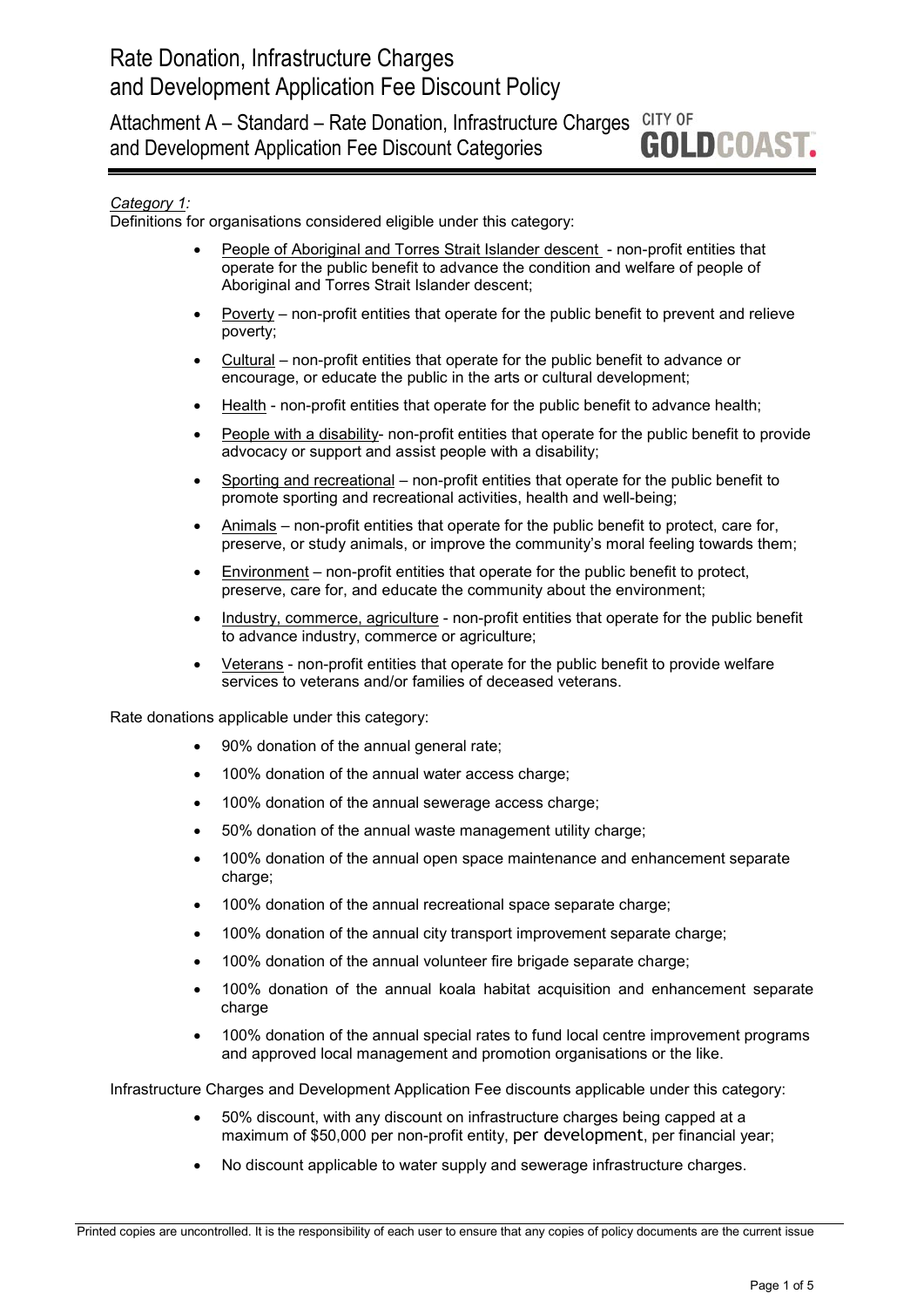CITY OF Attachment A – Standard – Rate Donation, Infrastructure Charges **GOLDCOAST.** and Development Application Fee Discount Categories

# *Category 2:*

Definition for organisations considered eligible under this category:

- Disaster relief and public safety non-profit entities that operate for the public benefit to relieve or prevent distresses by natural and man-made catastrophes and hazards, other than entities which operate predominately by providing social housing or other forms of low cost accommodation;
- Locality or neighbourhood non-profit entities that operate for the public benefit by providing facilities, or a range of community activities for the benefit of a particular suburb or region, other than entities which operate predominately by providing social housing or other forms of low cost accommodation;
- Young people non-profit entities that operate for the public benefit to assist, educate and develop young people, other than entities which operate predominately by providing social housing or other forms of low cost accommodation;
- Older people non-profit entities that operate for the public benefit to support and assist older people, other than entities which operate predominately by providing social housing or other forms of low cost accommodation;
- Miscellaneous other non-profit entities that operate for the public benefit, which are not readily identifiable under any other category. To be granted only via a Council resolution.

Rate donations applicable under this category:

- 90% donation of the annual general rate;
- 100% donation of the annual water access charge;
- 100% donation of the annual sewerage access charge;
- 100% donation of the annual waste management utility charge:
- 100% donation of the annual open space maintenance and enhancement separate charge;
- 100% donation of the annual recreational space separate charge;
- 100% donation of the annual city transport improvement separate charge;
- 100% donation of the annual volunteer fire brigade separate charge;
- 100% donation of the annual koala habitat acquisition and enhancement separate charge
- 100% donation of the annual special rates to fund local centre improvement programs and approved local management and promotion organisations or the like;
- 50% donation of water usage charge (inclusive of the State Bulk Price);
- 50% donation of the sewage volume charge.

Infrastructure Charges and Development Application Fee discounts applicable under this category:

- 50% discount, with any discount on infrastructure charges being capped at a maximum of \$50,000 per non-profit entity, per development, per financial year;
- No discount applicable to water supply and sewerage infrastructure charges.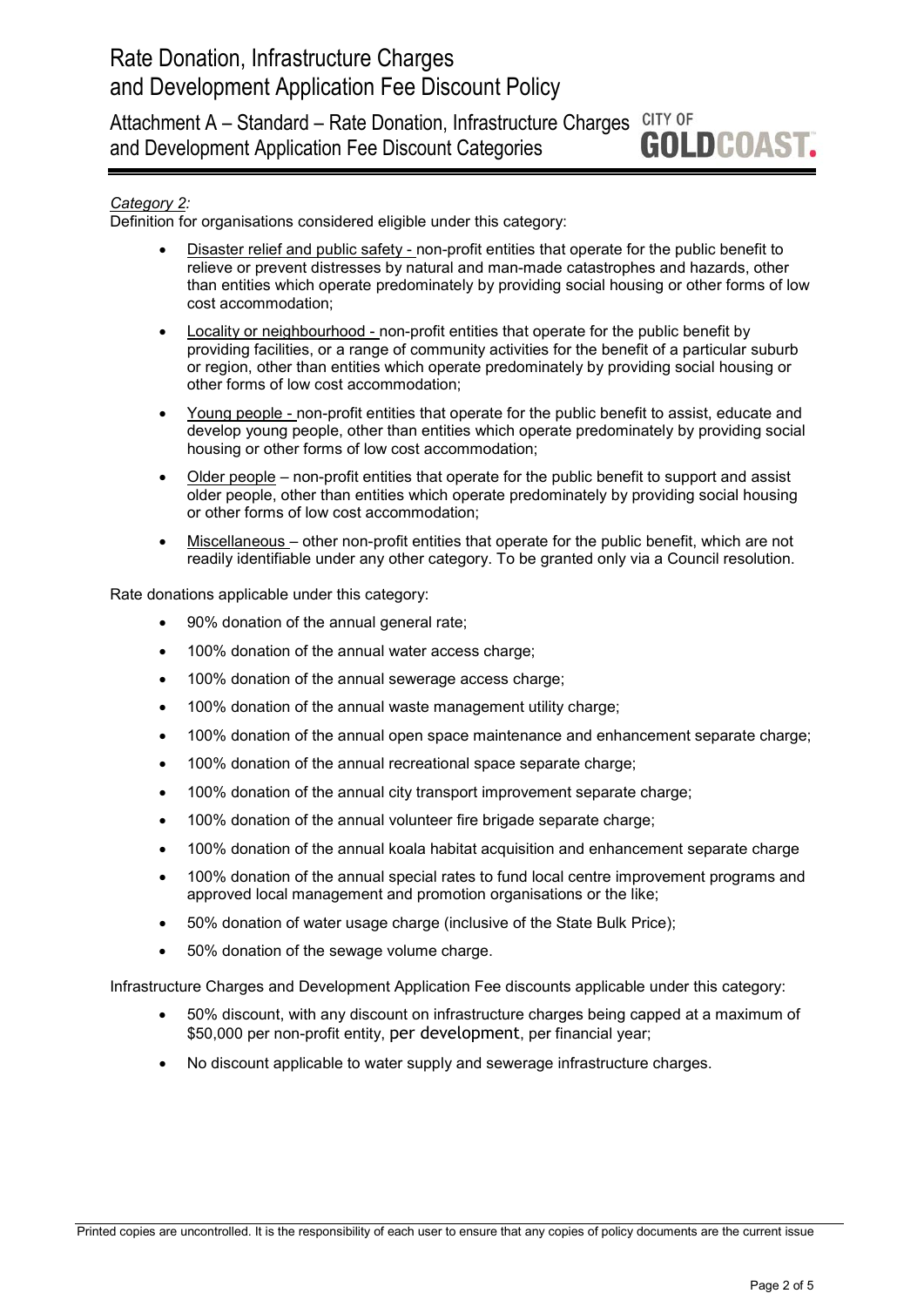CITY OF Attachment A – Standard – Rate Donation, Infrastructure Charges **GOLDCOAST.** and Development Application Fee Discount Categories

# *Category 3:*

Definition for organisations to be considered eligible under this category:

- Religion non-profit entities that operate for the public benefit to advance religion including housing e.g. manses incidental to this purpose and the administration of the religious entity;
- Aged Care non-profit entities that operate for the public benefit to relieve needs arising from old age involving accommodation, nursing and health care;
- Education non-profit entities that operate for the public benefit to advance education.

Rate donations applicable under this category:

- 100% donation of the annual water access charge;
- 100% donation of the annual sewerage access charge.

Infrastructure Charges and Development Application Fee discounts applicable under this category:

- 50% discount, with any discount on infrastructure charges being capped at a maximum of \$50,000 per non-profit entity, per development, per financial year;
- No discount applicable to water supply and sewerage infrastructure charges.

#### *Category 4:*

Definition for organisations considered eligible under this category:

Sporting Club/Recreational Club - non-profit entities that operate for the public benefit by providing club premises incidental to the promotion of sporting and recreational activity that hold either a gaming and/or full liquor licence subject to the following exclusions:

Rate donations **will not** be extended to any sporting clubs/organisations (except for surf lifesaving clubs and rescue clubs) that hold a full liquor licence and/or a gaming licence when:

- (a) the number of electronic gaming machines (pokies) within the organisation's premises exceeds 50; and
- (b) the land upon which is constructed the organisation's premises is not leased from either Council or the State Government.

Rate donations applicable under this category:

- 45% donation of the annual general rate;
- 100% donation of the annual special rates to fund local centre improvement programs and approved local management and promotion organisations or the like.

Infrastructure Charges and Development Application Fee discounts applicable under this category:

- 50% discount, with any discount on infrastructure charges being capped at a maximum of \$50,000 per non-profit entity, per development, per financial year;
- No discount applicable to water supply and sewerage infrastructure charges.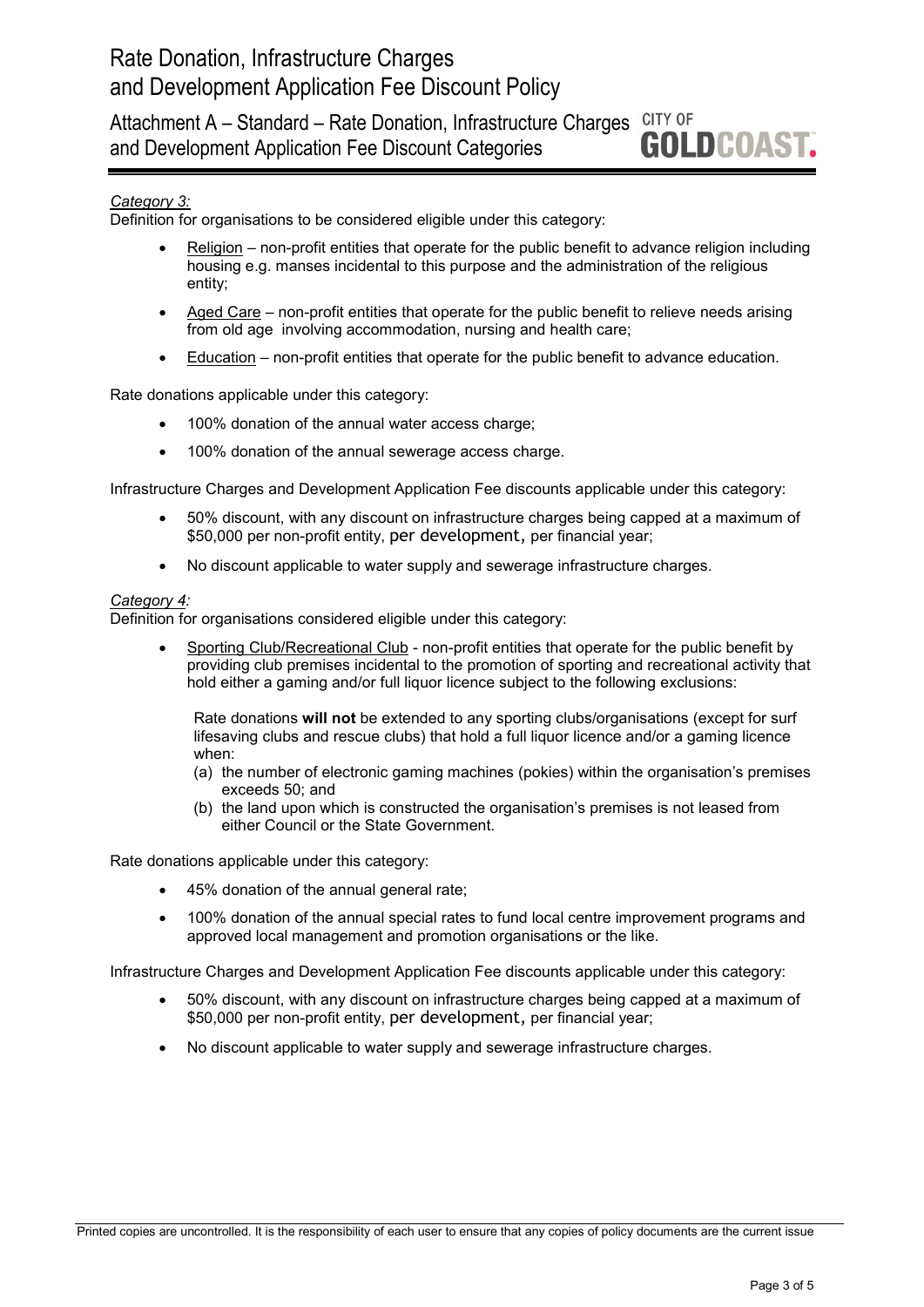Attachment A - Standard - Rate Donation, Infrastructure Charges CITY OF **GOLDCOAST.** and Development Application Fee Discount Categories

# *Category 5:*

Definition for organisations considered eligible under this category:

• Crisis and emergency accommodation - non-profit entities that operate for the public benefit by providing crisis accommodation i.e. transitional short – medium term accommodation including for example, accommodation for persons escaping domestic violence.

Rate donations applicable under this category:

- 90% donation of the annual general rate;
- 100% donation of the annual open space maintenance and enhancement separate charge;
- 100% donation of the annual recreational space separate charge:
- 100% donation of the annual city transport improvement separate charge;
- 100% donation of the annual volunteer fire brigade separate charge;
- 100% donation of the annual koala habitat acquisition and enhancement separate charge
- 100% donation of the annual special rates to fund local centre improvement programs and approved local management and promotion organisations or the like.

Infrastructure Charges and Development Application Fee discounts applicable under this category:

- 50% discount, with any discount on infrastructure charges being capped at a maximum of \$50,000 per non-profit entity, per development, per financial year, having regard to section 232(2) of the *Sustainable Planning Act 2009*;
- No discount applicable to water supply and sewerage infrastructure charges.

#### *Category Y:*

Organisations considered eligible under this category by way of separate Council resolution:

• Sporting stadiums – State government entity which operates CBUS Super Stadium (Robina) and Metricon Stadium (Carrara).

Rate donations applicable under this category:

- 90% donation of the annual general rate;
- 100% donation of the annual open space separate charge;
- 100% donation of the annual recreational space separate charge;
- 100% donation of the annual city transport improvement separate charge;
- 100% donation of the annual volunteer fire brigade separate charge;
- 100% donation of the annual koala habitat acquisition and enhancement separate charge
- 100% donation of the annual special rates to fund local centre improvement programs and approved local management and promotion organisations or the like;
- 100% donation of the annual waste management utility charge;
- 100% donation of the annual water access charge;
- 100% donation of the annual sewerage access charge;
- 100% donation of the water usage charge;
- 100% donation of the sewage volume charge.

Printed copies are uncontrolled. It is the responsibility of each user to ensure that any copies of policy documents are the current issue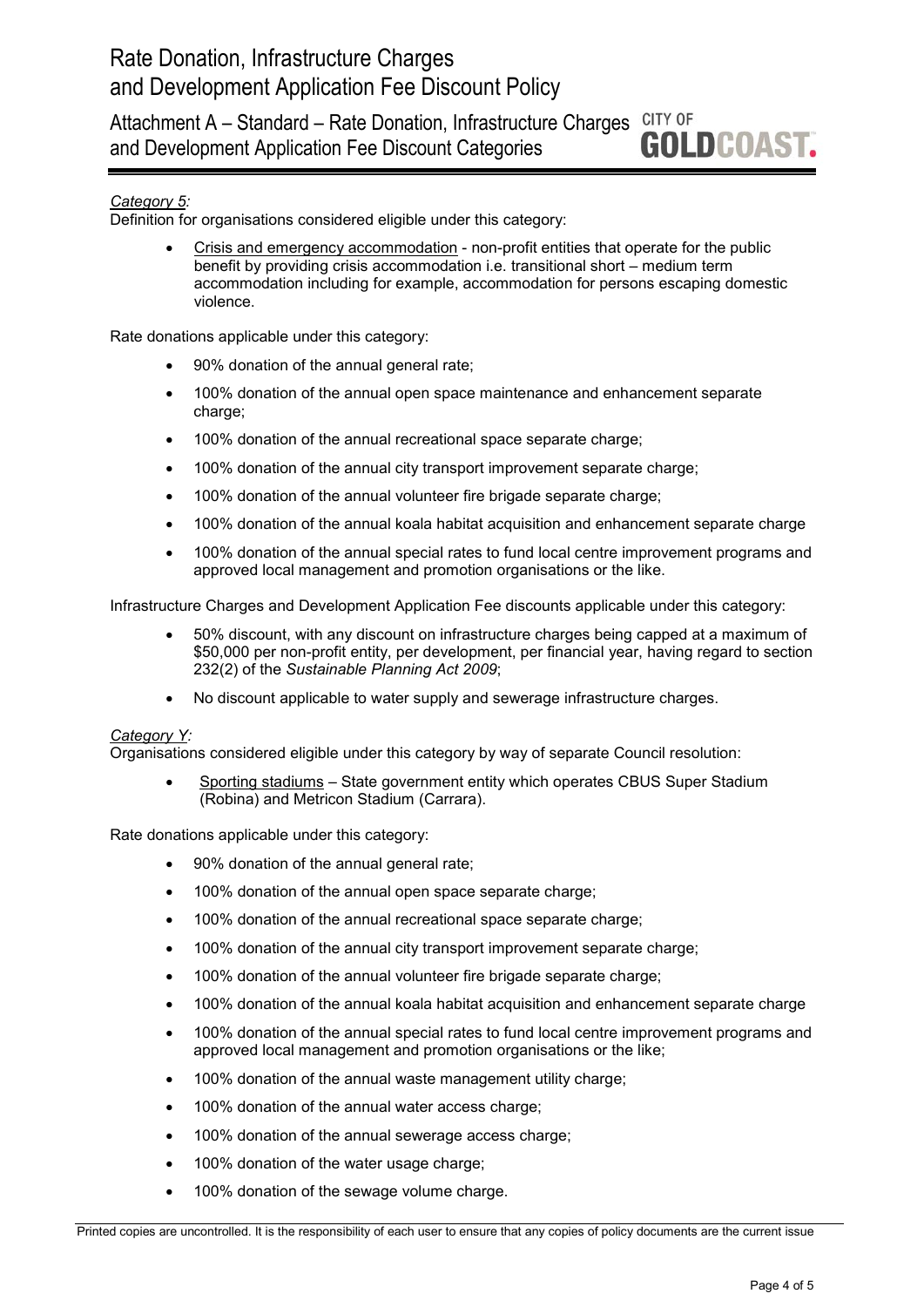CITY OF Attachment A – Standard – Rate Donation, Infrastructure Charges **GOLDCOAST.** and Development Application Fee Discount Categories

General Provision:

- As a condition of rate donation, suitable acknowledgement is to be given to Council by the entity/organisation/community group for the rate donation provided. This acknowledgement can be in the form of signage or proper mention at appropriate functions, events, delegations, presentations or the like.
- The above condition is to be stated in the letter advising the relevant entity/organisation/ community group of their successful application for a rate donation. Any organisation providing accommodation, other than crisis and emergency accommodation will not be eligible for concessions (donations) under the Rate Donation, Infrastructure Charges and Development Application Fee Discount Policy.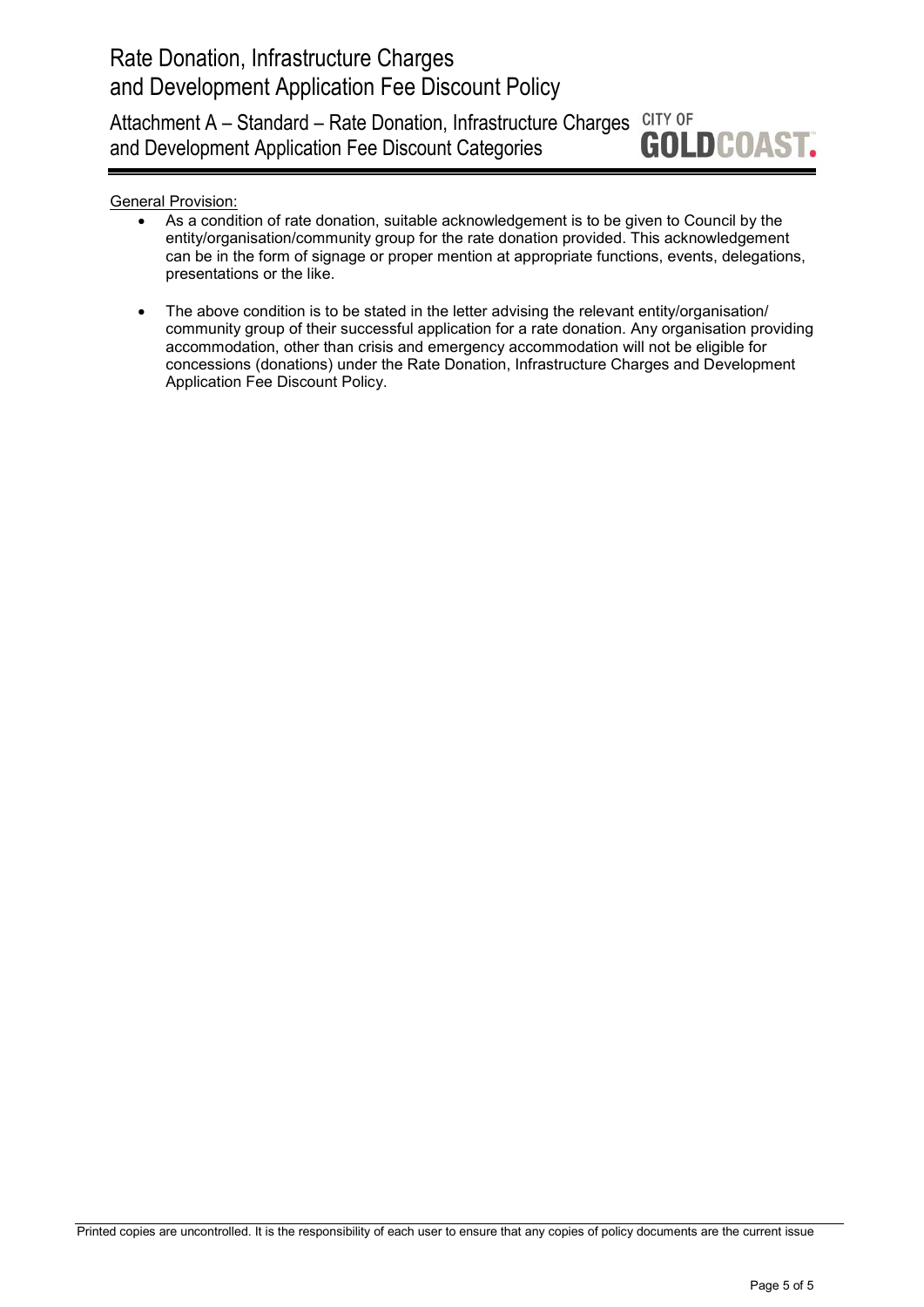# CITY OF **GOLDCOAST.**

# *Category 1*

#### *People of Aboriginal and/or Torres Strait Islander descent*

- $\triangleright$  Health and welfare services for people of Aboriginal and Torres Strait Islander descent  $\triangleright$  Cultural organisations or societies that encourage and promote cultivation and
	- Cultural organisations or societies that encourage and promote cultivation and appreciation of Aboriginal or Torres Strait Islander art, dance or history

#### *Poverty*

- Community services that work to prevent and relieve poverty
- $\triangleright$  Community services that provide food to vulnerable residents

#### *Cultural*

- Societies that encourage and promote cultivation and appreciation of the fine arts, theatre, dance, etc
- Choral and orchestral societies
- $\triangleright$  Historical museums/societies

#### *Health*

- $\triangleright$  Alcohol and drug education bodies
- $\triangleright$  Family support services providing services such as counselling
- $\triangleright$  Nursing services
- > Health promotion bodies for example cancer council, diabetes societies, epilepsy associations, heart and asthma foundations, Alzheimer's associations, arthritis foundations
- $\triangleright$  Charities that promote health or relieve sickness<br>  $\triangleright$  Patient transport services
- Patient transport services
- $\triangleright$  Centres that provide Administration services to assist with the provision of these services

#### *People with a disability*

- $\triangleright$  Organisations that provide support and assistance to people with cognitive, physical or vision impairment
- $\triangleright$  Community organisations that provide food, home visits and assistance with day to day activities such as shopping, for people with a disability
- $\triangleright$  Home modification and maintenance services
- $\triangleright$  Respite care, social and recreational services
- $\triangleright$  Sheltered workshops
- $\triangleright$  Organisations that provide resources services such as equipment hire and transport
- $\triangleright$  Centres that provide administration services to assist with the provision of these services

#### *Sporting and Recreational*

- $\triangleright$  Community organisations carried on for sporting and recreational purposes for example, football, cricket, boating and fishing, horse riding, athletics, swimming, archery, rowing, BMX, wood turning, embroidery, pottery, dancing, etc
- $\triangleright$  Organisations promoting community participation in health and wellbeing programs through provision and use of facilities for example, gyms, swimming pools, sporting ovals, walking and running tracks, accommodation etc

#### *Animals*

- $\triangleright$  Guide dog associations
- $\triangleright$  Animal refuges and shelters that help lost, sick or injured animals including organisations that care for unwanted and deserted pets
- $\triangleright$  Wildlife protection societies involved in protecting and preserving wildlife and organising wildlife rescues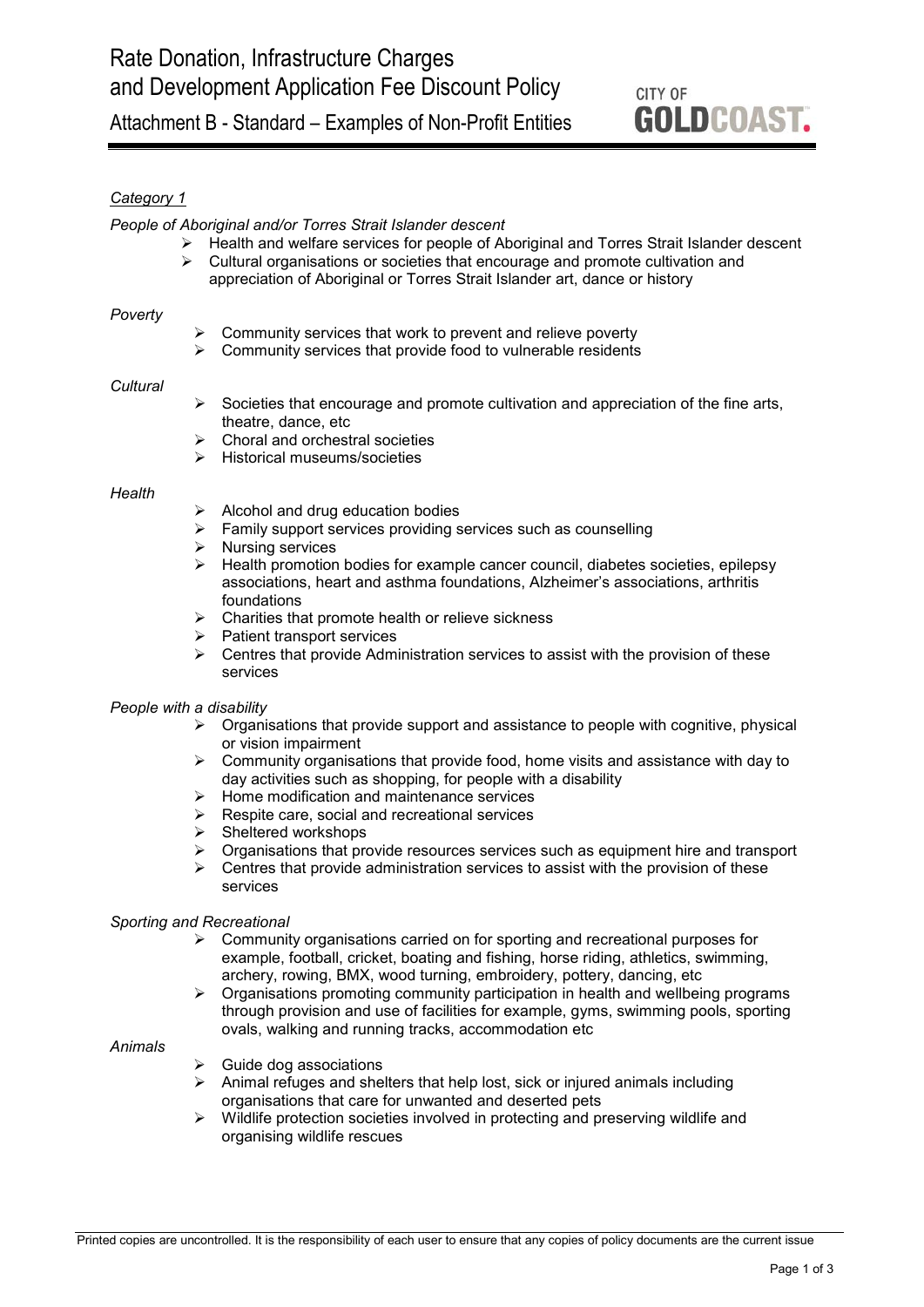# CITY OF **GOLDCOAST.**

# Attachment B - Standard – Examples of Non-Profit Entities

### *Environment*

- Conservation bodies that help protect the environment
- $\triangleright$  Flora and fauna conservation societies

#### *Industry, commerce, agriculture*

- $\triangleright$  Apprenticeship and traineeship organisations
- $\triangleright$  Industry training organisations
- $\triangleright$  Agricultural/show societies
- ▶ Rotary Clubs, Lions Clubs, Chamber of Commerce

#### *Veterans*

- $\triangleright$  Legacy
- $\triangleright$  Veterans associations providing welfare services for veterans
- **► RSL and RSL Sub-branches**

#### *Category 2*

*Disaster relief and public safety*

- $\triangleright$  Surf Life Saving Clubs
- Volunteer emergency rescue bodies

#### *Locality or neighbourhood*

 $\triangleright$  Community halls / centres

#### *Young people*

- $\triangleright$  Child care centres
- Crèche / Kindergartens
- $\triangleright$  Scouts, brownies and guides
- $\triangleright$  Youth associations/youth camps

#### *Older people*

- Organisations that provide support and assistance to older people
- $\triangleright$  Community organisations that provide support and assistance, food, home visits for older people
- $\triangleright$  Home modification and maintenance services for older people
- Respite care, social and recreational services

#### *Miscellaneous*

 $\triangleright$  Other non-profit entities not readily identifiable under any other category (subject to separate Council resolution)

#### *Category 3*

*Religion*

Churches and church halls

#### *Aged Care*

- $\triangleright$  Nursing homes and aged care facilities run by religious denominations  $\triangleright$  Nursing homes and aged care facilities run by social welfare organisations
- Nursing homes and aged care facilities run by social welfare organisations
- $\blacktriangleright$

### *Education*

- Pre schools
- $\triangleright$  Schools and colleges
- $\triangleright$  Schools and colleges run by religious denominations
- Universities